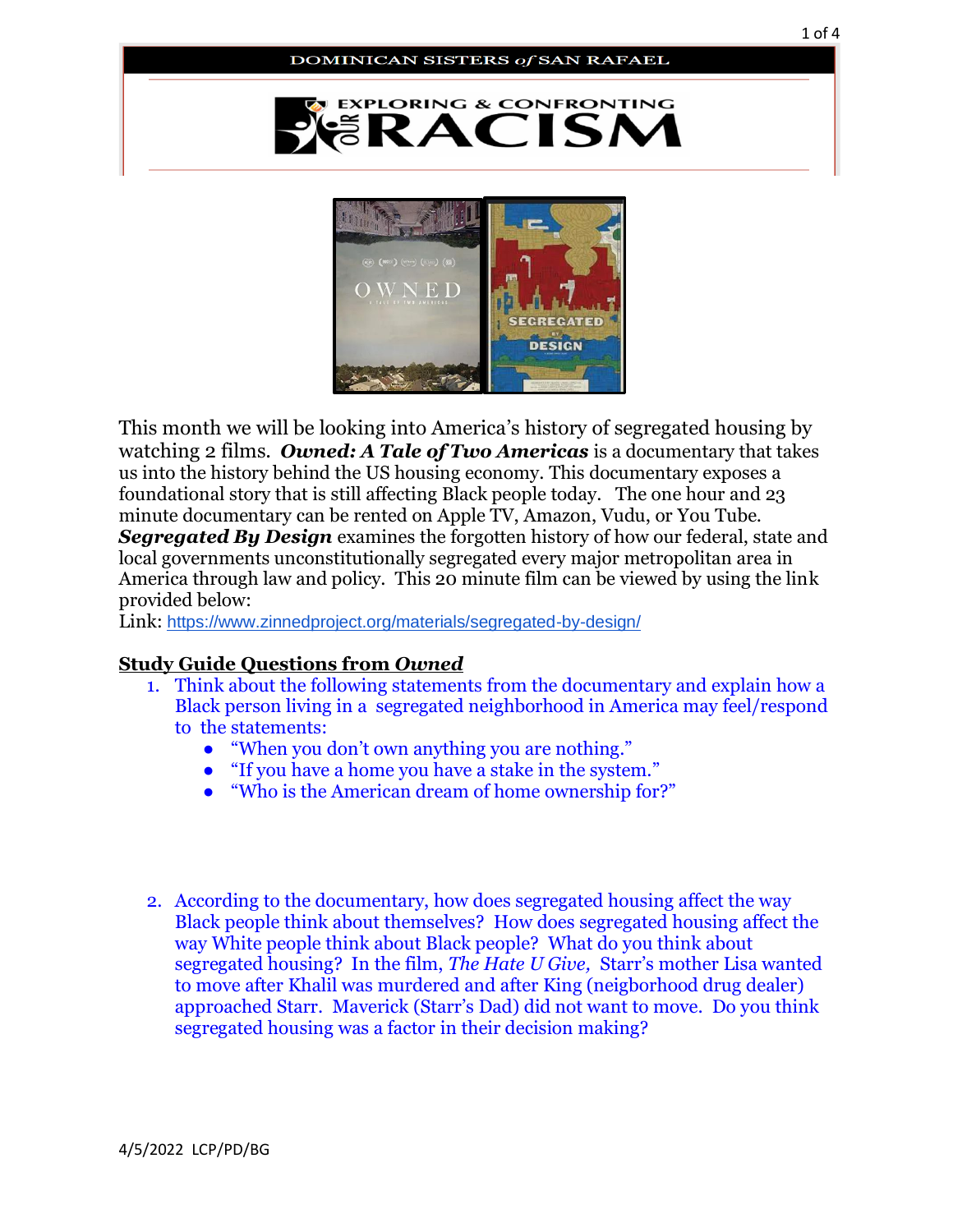

- 3. What was the Fair Housing Act of 1964 supposed to do for Blacks?
- 4. Why do you think White families believe that allowing Black families to live in a neighborhood will lower the property value? What racist thoughts and stereotypes is this situation based on. Does every day wear and tear affect home values?
- 5. Many White families believe that they got where they are from their hard work. What light does this documentary shine on this view? What have you inherited from your family?
- 6. According to the documentary, who benefits from the housing market and who falls prey to debt and discrimination. Give some details.

### **Study Guide Questions from** *Segregated by Design*

- 1. What legislation did Lyndon Johnson enact to desegregate neighborhoods in America? Was he or the Civil Rights Act successful?
- 2. What is redlining and how does it affect the real estate market? Is redlining an example of violence? Does redlining force Black families to live in environments that deny quality health or wealth?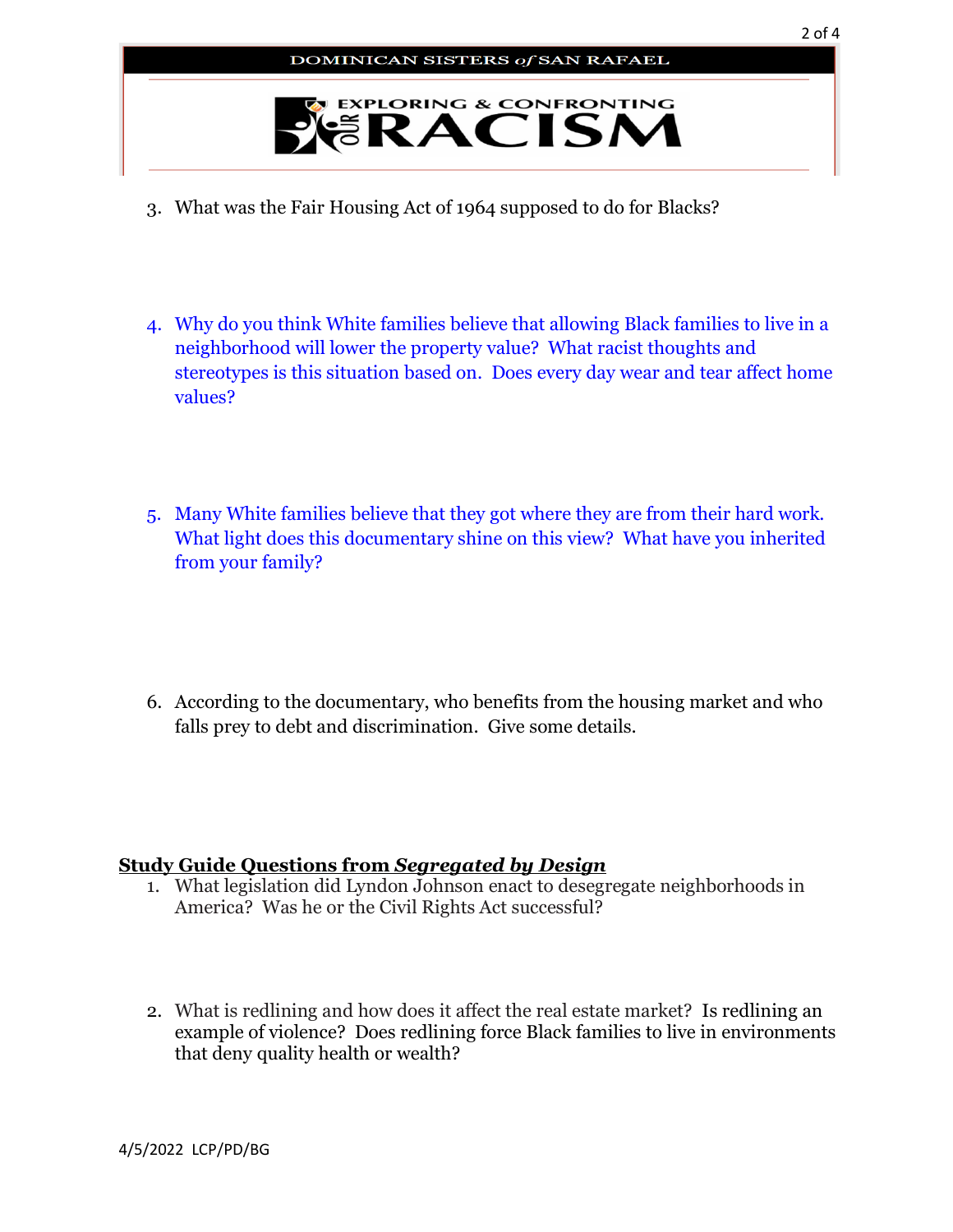

- 3. Describe the role that American politics and government play in creating and maintaining slums. How conscious and how deliberate was it? Consider the levels of awareness of different people - realtors, office staff, neighborhood people, etc?
- 4. Describe blockbusting. Who gained from this practice? Who lost from this practice? Who was exploited as a result of this practice?

5. How have downtown areas and neighborhoods been designed to exclude Black people while keeping White communities comfortable?

# **Questions related to both films that we will discuss on April 27**

- 1. Housing Policies Questions 4 from *Owned* and Questions 1-5 from *Segregated by Design* address legislation that failed and policies created which denied access to home ownership to many Black people. If our government passes legislation aren't states supposed to enforce the laws? What does our government do when this does not happen?
	- a. What are the effects of redlining in areas near Baltimore, Oakland, or Marin City today?
	- b. Not only are Blacks discriminated against, who else does America's housing policies affect?